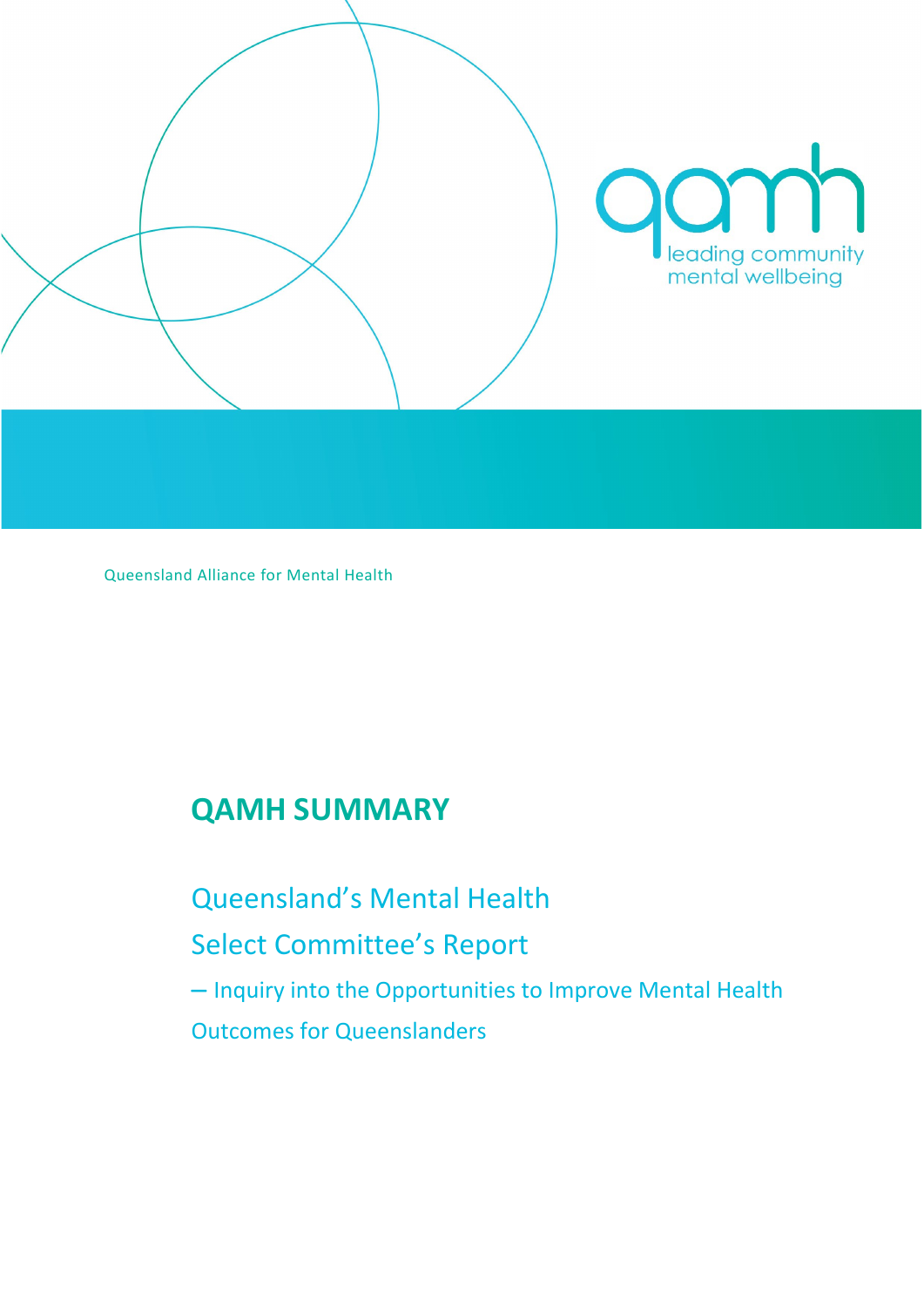## **Queensland's Mental Health Inquiry Report - QAMH Summary**

#### **Introduction**

Queensland's Mental Health Select Committee (the Committee) has tabled its [report](https://www.parliament.qld.gov.au/Work-of-Committees/Committees/Committee-Details?cid=226&id=4143) into the opportunities to improve mental health outcomes for Queenslanders.

Despite a relatively short timeframe 6 months, this was a broadly consultative process which included 164 written submissions, 15 public hearings, 4 private hearings and 11 site visits by Committee members. You can read QAMH's submission [here,](https://www.qamh.org.au/wp-content/uploads/QAMH-Submission-Mental-Health-Select-Committee.pdf) and many of our members' submissions can be found on th[e Committee's website.](https://www.parliament.qld.gov.au/Work-of-Committees/Committees/Committee-Details?cid=226&id=4143)

In its submission, QAMH articulated the need for bold, system-wide reform. We acknowledged that the sector is battle-weary, having participated in so many reviews, reports, plans, investigations and roadmaps over the past three decades, without corresponding action. Australia's mental health system is at a critical point in reform and it was crucial that this Committee did more than just add another report to the pile.

Our first impressions are that this report goes beyond empty promises and political buck-passing. It is evident that the Committee has listened to those testimonies from frontline workers and people with lived experience, has actually heard and understood their frustrations, and put forward recommendations which broadly reflect what has been asked of them. There is a spirit of generosity here and a genuine desire to implement real reform. Of course, we must wait for the Government's response to see whether these recommendations will be enacted. The State Budget, delivered on 21 June 2022, will show how serious the Queensland Government is about funding these reforms. Nonetheless, QAMH is optimistic that this is the start of what must be a wave of true mental health reform in Queensland.

We have summarised below the main recommendations that impact the Community Mental Health and Wellbeing Sector.

#### **Funding and Contracts**

The Report acknowledges that Queensland's mental health system has suffered from decades of underinvestment and in 2019-20 had the lowest per capita expenditure in Australia. In response, it recommends the Queensland Government increases funding for mental health and alcohol and other drug services in Queensland via a "dedicated funding stream". It recommends the Queensland Government "explore all options" on how to fund this (Recommendation 1).

We absolutely welcome this recommendation to increase and ringfence funding. Obviously, the scale of additional investment is yet to be articulated. Evidence to the Committee from various stakeholders gives an idea of the quantum: The Royal Australian and New Zealand College of Psychiatrists, the Australian Medical Association Queensland and Queensland Health all argued that the mental health

 $-2$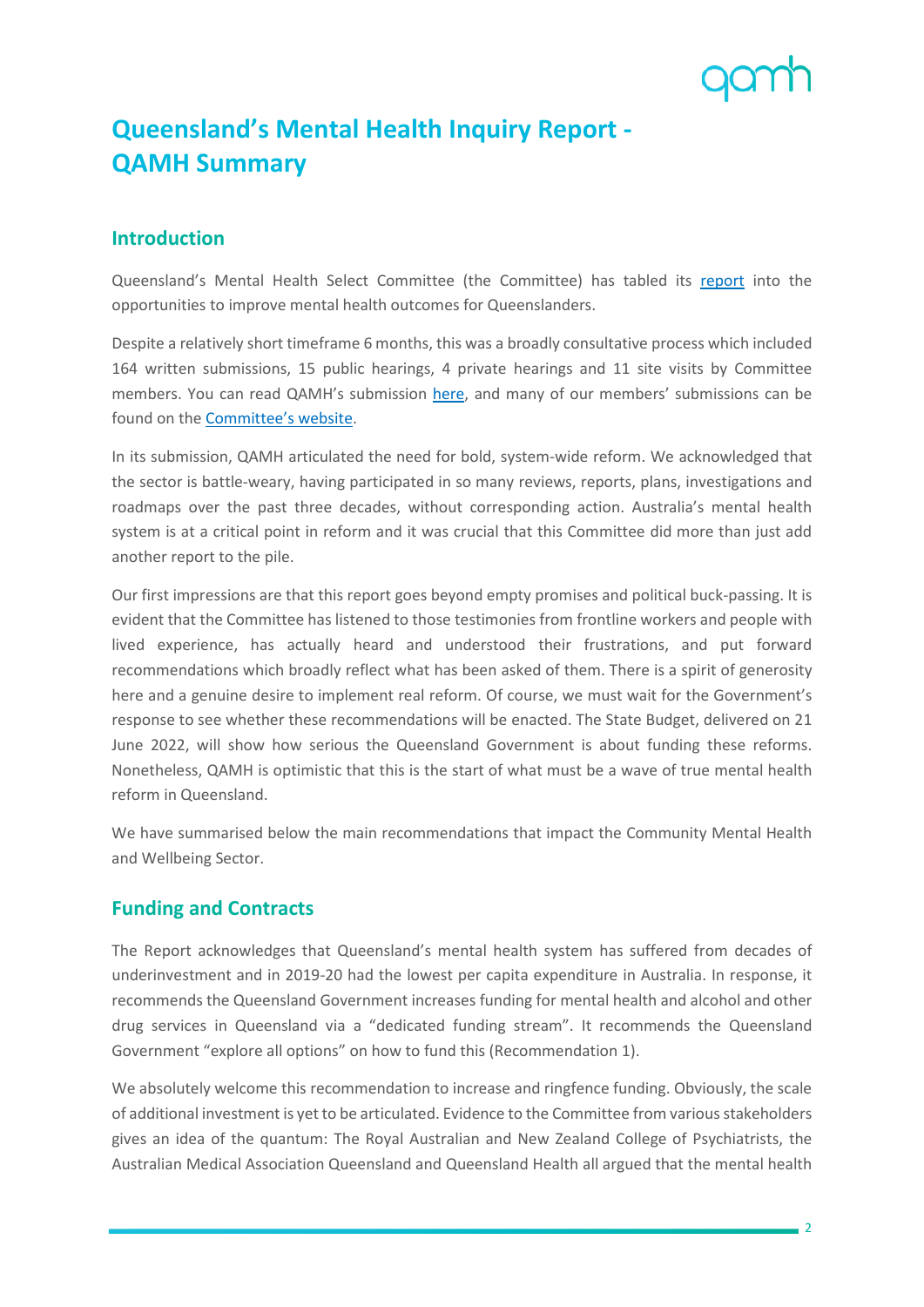system needs at least an additional \$700 million a year. Such massive injection of funds will need a revenue-raising mechanism and options include a similar approach to the Victorian Government, which has implemented a [mental health and wellbeing surcharge](https://www.sro.vic.gov.au/mentalhealthsurchargefaq#:%7E:text=The%20mental%20health%20and%20wellbeing%20surcharge%20%28surcharge%29%20is,by%20an%20employer%20or%20a%20group%20of%20employers.) on payroll tax.

QAMH also welcomes the recommendation to increase state-funded contracts to 5-yearly (Recommendation 2). Our sector has been advocating for this change for a long time. The relationships between contract length, sustainable service delivery, service quality, and workforce attraction, are clearly interconnected.

### **Community-based services and programs**

The Committee acknowledged the value of the community-based sector, especially in the context of the existing service gap for those in the 'missing middle'. It also highlighted the importance of a person-centred approach that focuses on empowering people to choose services suitable for them, and ensuring access to the full spectrum of services, including early intervention. It specifically recommended the Queensland Government review existing community-based services and programs and find opportunities to expand these services (Recommendation 20).

We welcome this acknowledgement of the importance of the Community Mental Health and Wellbeing Sector and the idea of "finding opportunities to expand these services". Our sector is an under-utilised and under-resourced element of the mental health ecosystem with huge potential to transform the system into a sustainable one. The 'review' recommended aligns with what we already understood would occur from the National Mental Health and Suicide Prevention Agreement which commits to an analysis of psychosocial support services outside the NDIS to commence "within the first 12 months".

#### **Lived Experience**

Throughout the report, the Committee has acknowledged the importance of lived experience. In contrast to the National and Bilateral Agreements on Mental Health and Suicide Prevention, this report recommends a repositioning of lived experience beyond a consultative role, to something embedded at the very heart of the mental health system. This is illustrated in its recommendation that the Queensland Government embed people with lived experience in co-designing all aspects of planning, delivering and reviewing mental healthcare and alcohol and other drugs services in Queensland (Recommendation 21).

The Committee supports the expansion and standardisation of the lived experience workforce (Recommendation 54). In particular, it recommends regulating the peer workforce, extending lived experience roles in rural/remote areas and Aboriginal and Torres Strait Islander communities, and removing barriers to requisite qualifications such as by providing scholarships and reducing TAFE costs.

It is heartening to see that the Committee has taken on board feedback provided by the sector about the need for authentic partnerships with lived experience. People with lived experience hold vital knowledge about what is needed from the system, both for individual care and at broader levels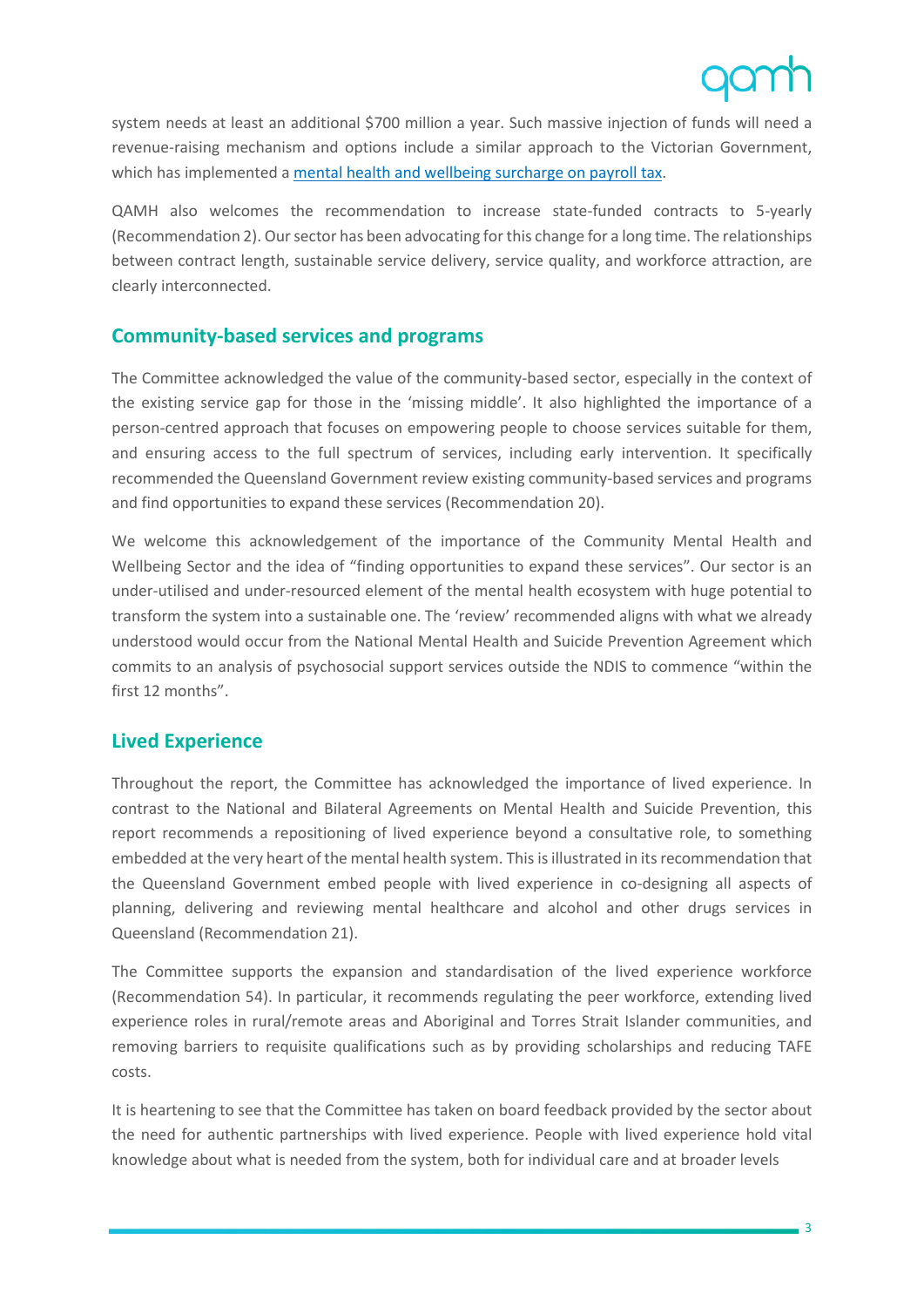The lived experience workforce is the workforce of the future and we are glad to see the Committee putting forward a concrete plan to strengthen it. Our current work with the Queensland Lived Experience Workforce Network (QLEWN) and TAFE Queensland aligns with this emphasis on removing barriers to the uptake of lived experience roles.

### **Housing**

Queenslanders' lack of safe, secure and affordable housing and its interconnection with mental illness was a strong focus of the Inquiry. The Committee has addressed some of the challenges posed by the housing crisis by recommending the Queensland Government increase housing stock, available case management and psychosocial support services to people living in public, community and affordable housing, and tenancy sustainment strategies (Recommendation 8).

The housing crisis has been a constant concern for our members and we are relieved to see the Committee placing emphasis on the need for not only increasing housing stock, but also investing in wellbeing supports and tenancy sustainment strategies. We look forward to hearing more on specific funding commitments and investments in the coming weeks.

### **Targeting Specific Population Groups**

The report details particular mental health needs of population groups who suffer disproportionately, including Aboriginal and Torres Strait Islander peoples, culturally and linguistically diverse communities, people with intellectual or developmental disability and LGBTIQA+. These recommendations focus on identifying opportunities for improvement and expanding or establishing services across the state to provide more support to these target populations (Recommendations 9- 12).

We welcome the Committee's focus on improving mental health service delivery to these historically neglected population groups.

#### **Youth Mental Health**

The Committee put forward a range of recommendations to improve youth mental health including continuation of the expansion of headspace services, better integration and co-location of services to provide more holistic care to young people, revising the age boundaries between youth and adult services to support a more seamless transition, increasing GPs, psychologists and nurses in schools, expanding the availability of early psychosis services, and increasing child and youth mental health inpatient beds and services, particularly in regional Queensland (Recommendations 24, 25, 26, 27, 32).

QAMH welcomes these recommendations, especially the focus on community-based supports.

#### **Alternatives to Emergency Departments**

Emergency departments remain one of the most common points of entry to the mental health system. Unfortunately, they are also one of the most distressing places for people experiencing mental distress and are not conducive to trauma-informed care. QAMH's submission called for alternatives to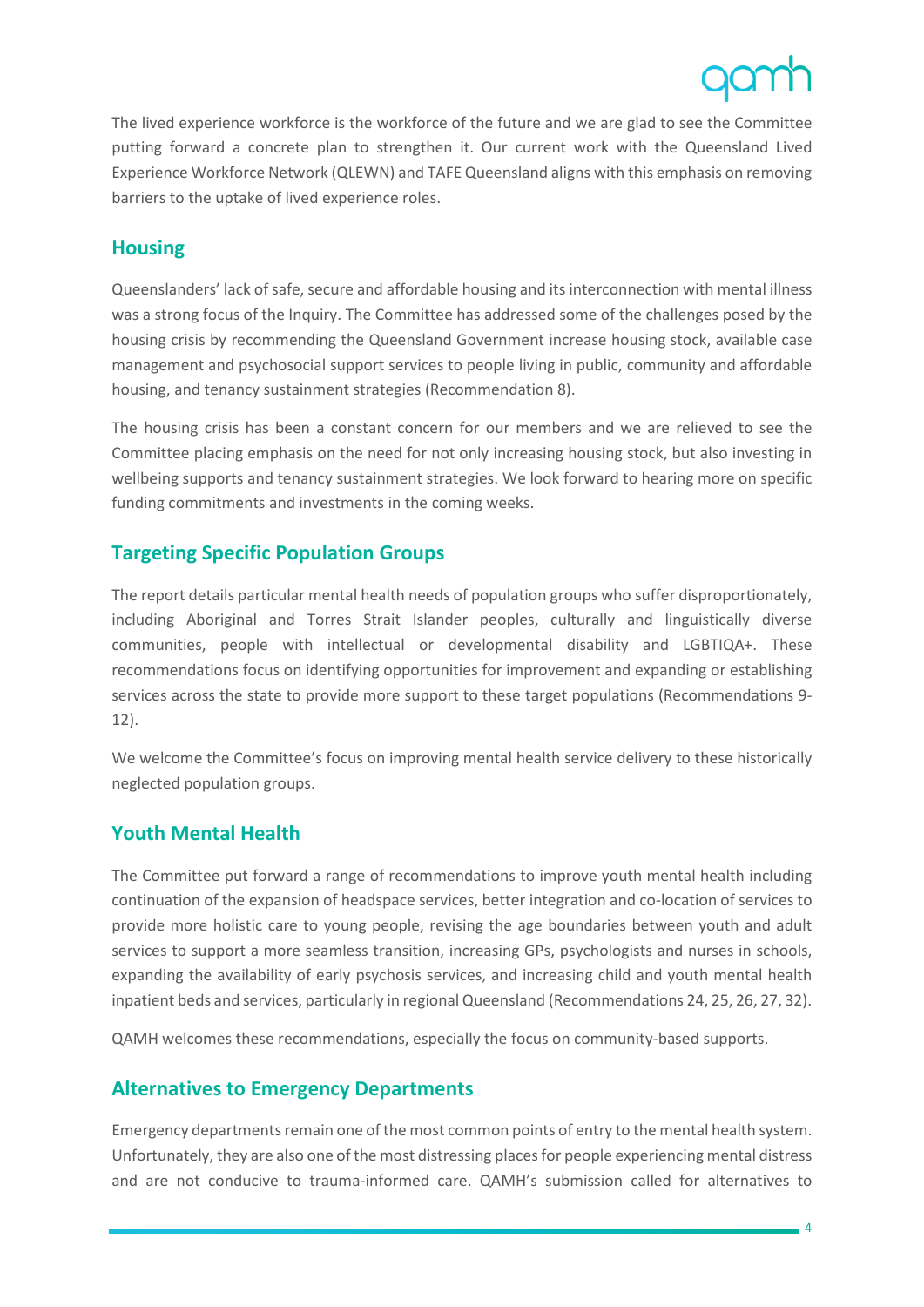emergency departments that are located in the community, separate from clinical services and staffed primarily by people with lived experience. The Committee has recommended the Queensland Government expands alternative entry points and emergency department diversion services, including consideration of safe spaces at hospitals and in the community. They have also identified the need for extended hours of operation for any such model (Recommendation 30).

While we welcome the Committee's acknowledgment of the importance of alternatives to emergency departments, we await further details of what the proposed models would entail. There is a suite of safe spaces, crisis centres and Head to Healths in Queensland currently, all with different operating models. We would be happy to work with the Queensland Government on developing a state-wide system of emergency department alternatives that are:

- Open for extended hours
- Located in non-clinical environments with a warm and welcoming atmosphere
- Utilise lived experience staff first and foremost
- Provide recovery-oriented, trauma-informed care with a focus on autonomy, respect, hope, empowerment and social inclusion.

#### **Workforce**

Addressing workforce challenges must be central to any fundamental reform of Queensland's mental health system. The Committee acknowledged this by recommending the Queensland Government reestablish the Mental Health Workforce Planning and Development Branch within the Department of Health to engage with the secondary and tertiary education sectors in developing the workforce (Recommendation 44).

We welcome this commitment to workforce development. In our State Budget submission, we explicitly called for a Workforce Strategy. Importantly, any workforce planning must go beyond the 'big five' health professions – doctors, nurses, psychologists, occupational therapists and social workers – and incorporate the community workforce that is already providing a diversity of services and achieving positive outcomes in the community. It was heartening to see the Committee specifically acknowledging the community mental health workforce and peer workers in its commentary. QAMH will continue to advocate for this workforce to be included as a priority in any future workforce strategy.

### **Geographic Disparities**

The Committee recommended a number of ways to improve service provision to rural and regional Queensland, including expanding service models such as the Outback Futures Community Facilitation Model or Royal Flying Doctor Service to improve low and moderate intensity service provision in rural and regional Queensland (Recommendation 7). It also recommended incentivising clinical and nonclinical Queensland Health jobs in rural and remote areas to attract staff (Recommendation 45). As mentioned above, there was particular mention of working with rural and remote services to develop and support lived experience practitioner roles (Recommendation 54).